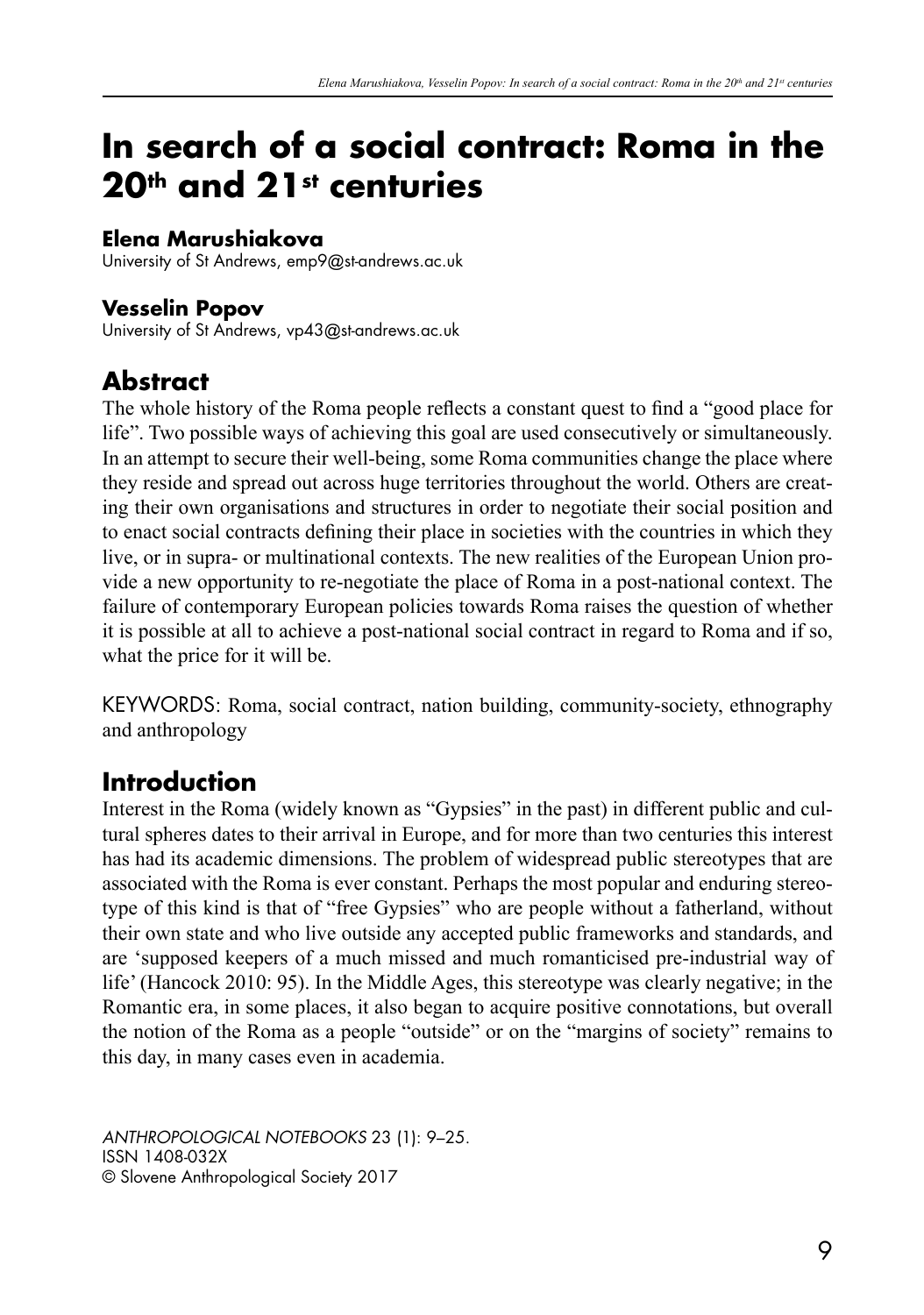In recent years, the "Roma issue" has evolved into a burning topic of pan-European public discourse. This inevitably translates into increased interest towards the Roma in academia. Against the backdrop of a vast number of publications over the last two decades of a scholarly and quasi-scholarly or applied character dedicated to Roma in Eastern Europe and their human rights, social, economic, housing, educational, or health care problems, there are not many comparative anthropological, ethnographical, or historical works in the field of Romani studies. A large majority of historical studies are devoted either to country-specific topics or are focusing on the tragic fate of Roma during WWII, state policies towards Roma during the communist era, and issues connected to centuries-long discrimination; anthropologists are dealing mostly with one specific community in one specific country and/or with one specific issue. There is only a limited number of works, mostly written in countries of former socialist camp, which presents complex history and ethnography of different Roma communities in their own countries (e.g. Horváthová 1964; Ficowski 1985; Demeter et al. 2000; Vukanović 1983).

Roma*,* whose historical areas are the countries of Central, Eastern and Southeastern Europe, are a challenge for researchers. Largely outside or only on the margins of the academic interest remain issues such as the Roma struggles to negotiate their social position and to conclude social contracts defining their place in society with the countries where they live, or in supra- or multinational contexts, or in other words the appearance of and the early development of social and political projects as proposed by Roma themselves. This article's main aim is to initiate a conversation about and to fill at least partially this gap in academic knowledge.

# **Point of departure**

The departure point is the fact that *Roma* are not a hermetically isolated social and cultural system. They are an "imagined" (in the sense formulated by Benedict Anderson), internal heterogeneous community, and their identities are hierarchically constructed at different levels (Fraser 1992; Tcherenkov & Laederich 2004; Kenrick 2007; Liégeois 2007). They are descendants of early migrants (of at least a thousand years ago) from India and have for centuries lived in one, quite different form from the shape and social structure of other European societies, which we defined in our earlier works as an 'Intergroup Ethnic Formation' (IGEF) (Marushiakova & Popov 1997: 45–60). This IGEF is divided into several separate (sometimes even opposed to each other) groups, subgroups and metagroup units, each with its own ethnic and cultural features. Their multidimensional identities as subgroup, group, and metagroup, and as Roma at the national or supranational levels, are at different hierarchical levels and, depending on different kinds of factors, one or another of these levels could be the main, leading or determining one. Roma live in almost all European countries and beyond, and parts of them have a long history of migration from one region to another, from one country to another. They speak different dialects of their *Romani* language (Matras 2002), profess different religions (mainly different Christian denominations and also Islam in the Balkans, Crimea and Near East), and are characterised by quite diverse ethno-cultural parameters. Some of them have lost their language and have accepted other ones (Turkish, Greek, Albanian, Bulgarian, Serbian, Romanian,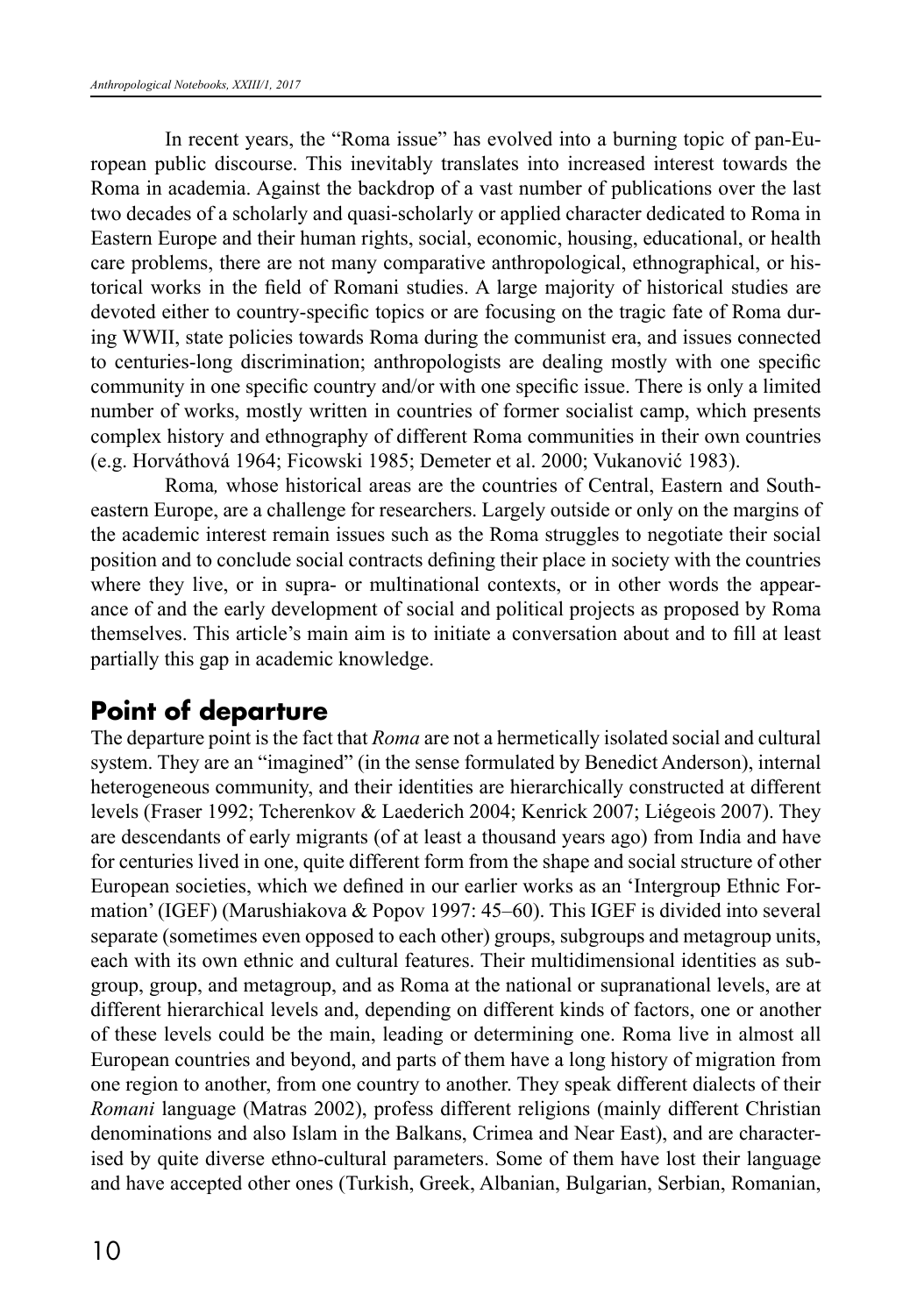Hungarian, etc.) as their own; other Roma groups cultivate non-Roma preferred ethnic identities (they prefer to identify as Turks, Greeks, Albanian, Bulgarians, Serbians, Romanians, Hungarians, Ukrainians), and some of them have even attempted to create their own new, entirely different ethnic identity, for example, the *Balkan Egyptians* and *Aškali* in Macedonia, Serbia and Albania, *Millet* and *Rudari* in Bulgaria, etc. (Marushiakova & Popov 2001a; Marushiakova & Popov 2015a).

The Roma, as said above, are not living in hermetically closed and socially isolated communities. They have always existed in at least *two dimensions*, or in two coordinate plans. This fundamental principle is based on the juxtaposition "community – society" (*Gemeinschaft* – *Gesellschaft*) (Tönnies 1887). This distinction and terminology are used in our case, however, not in the meaning as initially implied by its author, but with altered content cleared from its evolutionary hierarchy – as relations between two simultaneously existing typological phenomena intertwined in one inseparable unity. In our case, *community* means Roma as IGEF, clearly distinguished from its surrounding population, which includes various group, metagroup and subgroup subdivisions; and *society* means *Roma* as ethnically-based but integral part within the respective nationstate, whose citizens they are (Marushiakova & Popov 2011). Between these two forms of existence of the Roma are not insurmountable barriers, and often they can pass from one to another, such are for example the aspirations of Roma activists to enter macrosociety public structures through Roma organisations and Roma political parties, i.e., as representatives of a separate and distinct community.

The available research on Roma comes from different disciplines, united primarily on the basis of the studied subject. The important results achieved by Romani Studies scholars, studies in the fields of Roma history, social structure, identity and national building or political participation, however, are still mostly at the level of a mosaic piece; some pieces are disputed and also some blank places are left and which are not united into a synthetic whole. The academic research to date succeeded in producing a large amount of studies on the one hand about individual Roma communities and their mosaic in different countries in past and present from the point of view of closed, separated communities; there are also significant studies on Roma as part of the society, who are a subject to state policies at different levels from historical and contemporary perspectives (to mention only few of them: Lucassen 1998; Crowe 1996; Willems 1998; Lemon 2000; Barany 2002; Klimova-Alexander 2005; Vermeersch 2006; Tscherenkov & Laederich 2004; Kenrick 2007; Sigona & Trehan 2009; van Baar 2011; Matras 2014).

Through our work in general and in this article in particular, we aim at introducing a new research paradigm and its actual application at all levels and in all aspects of the study in which the *Roma* are perceived and studied as an ethnically specific community, which is simultaneously an integral part and constituent element of the past and contemporary societies and of their respective civic nations. What is needed is to break through the boundaries between the approach to them only as community or only as part of society, as well as to extend the research beyond the current state of the art. The underpinning long-term strategic goal is to combine research of the Roma from the perspective of internal characteristics and developments of individual communities together with studying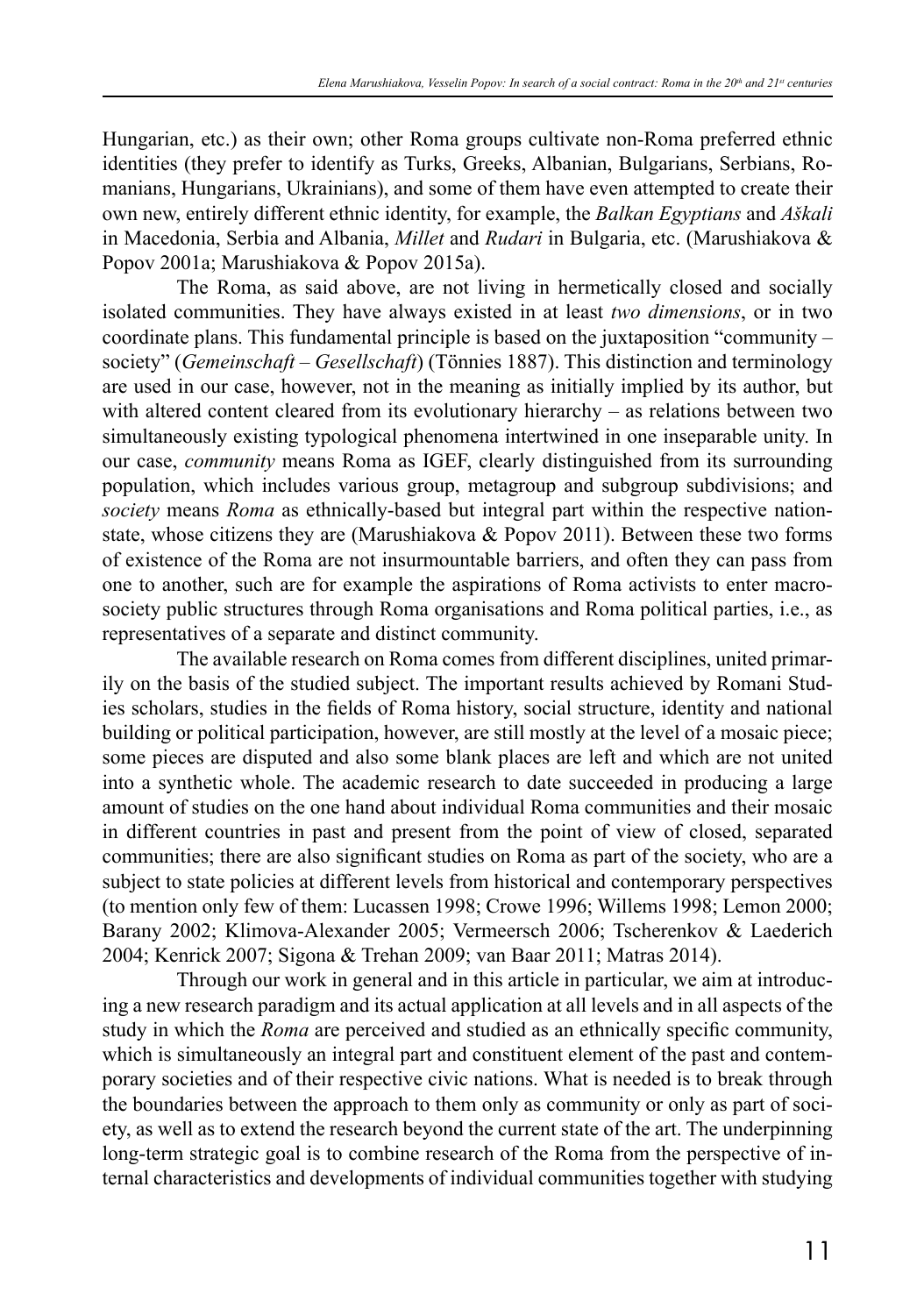them as part of the macro-society in which they live, as well as at the level of individual countries and historical regions.

In addition to this, it is necessary to consider the processes influenced by the modernisation that proceeds inside Roma communities and is aimed at the overcoming of the internal heterogeneity and at the consolidation of the community so that such a Roma community could take a new, more equitable place in society. An expression of such ambitions is the appearance of societal movements, some of them with political ambitions. Some previous works are devoted to this issues as well (Crowe 1996; Barany 2002; Kenrick 2007; Liégeois 2007), but are primarily based on interpretations of a limited number of second-hand sources and do not use any original first-hand historical sources. Exceptions in this respect are some local studies focused on individual countries (e.g. Achim 2004; Acković 2001), which however lack a comparative character and contextualisation of the studied phenomenon in a more general picture.

## **Historical data**

From a chronological point of view, the beginning of our analysis should be the time around the end of World War I or slightly before; the end should be the time after the collapse of the Eastern bloc when the Soviet Union, Yugoslavia and Czechoslovakia broke down and in their place appeared new state formations, most of them joining or entering the process of accession to the European Union.

The first documentary evidence of the appearance of a new civic awareness among Roma and of the first attempt to negotiate a new social contract is from the  $19<sup>th</sup>$  century in the Ottoman Empire. It is the letter of Ilia Naumchev published in 1867 in the newspaper *Macedonia*. In his letter, Naumchev repeats the pattern of the other Balkan nations that negotiate their place in late Ottoman society and pleads for a public recognition of the Roma as equal to other Balkan nations, and for the creation of their own Roma church, and in a longer perspective of their own society, i.e. state (Marushiakova & Popov 2001b).

The next documented manifestation of the Roma's struggle to negotiate their social position and to conclude a social contract defining their place in society is the establishment of the *Association of 'Egyptian nation' in the Town of Vidin* (1910) in the independent (from 1878) Bulgaria. The foundation of this organisation stemmed from the need to negotiate the new citizens' situation in Bulgaria. Independence changed the interethnic relations on the territory of the new country; whereas the position of ethnic Turks was established by peace treaties, the Roma were omitted from the arrangements. The Roma needed to secure the rightful status for their communities in the newly independent state and to introduce novel legal parameters to the relationship between the Roma, on the one hand, and the state and local authorities, on the other (Marushiakova & Popov 2015b). Already in these two cases, we can see a repeating pattern in the Roma movement, which continued to be relevant also later and which are visible even today – striving to highlight their ancient and noble origin, stressing the need for education, demands for equality with preservation of their ethnicity and language.

The end of the First World War led to the collapse of the three great empires in Central, Eastern and South-eastern Europe, within which the vast majority of Roma used to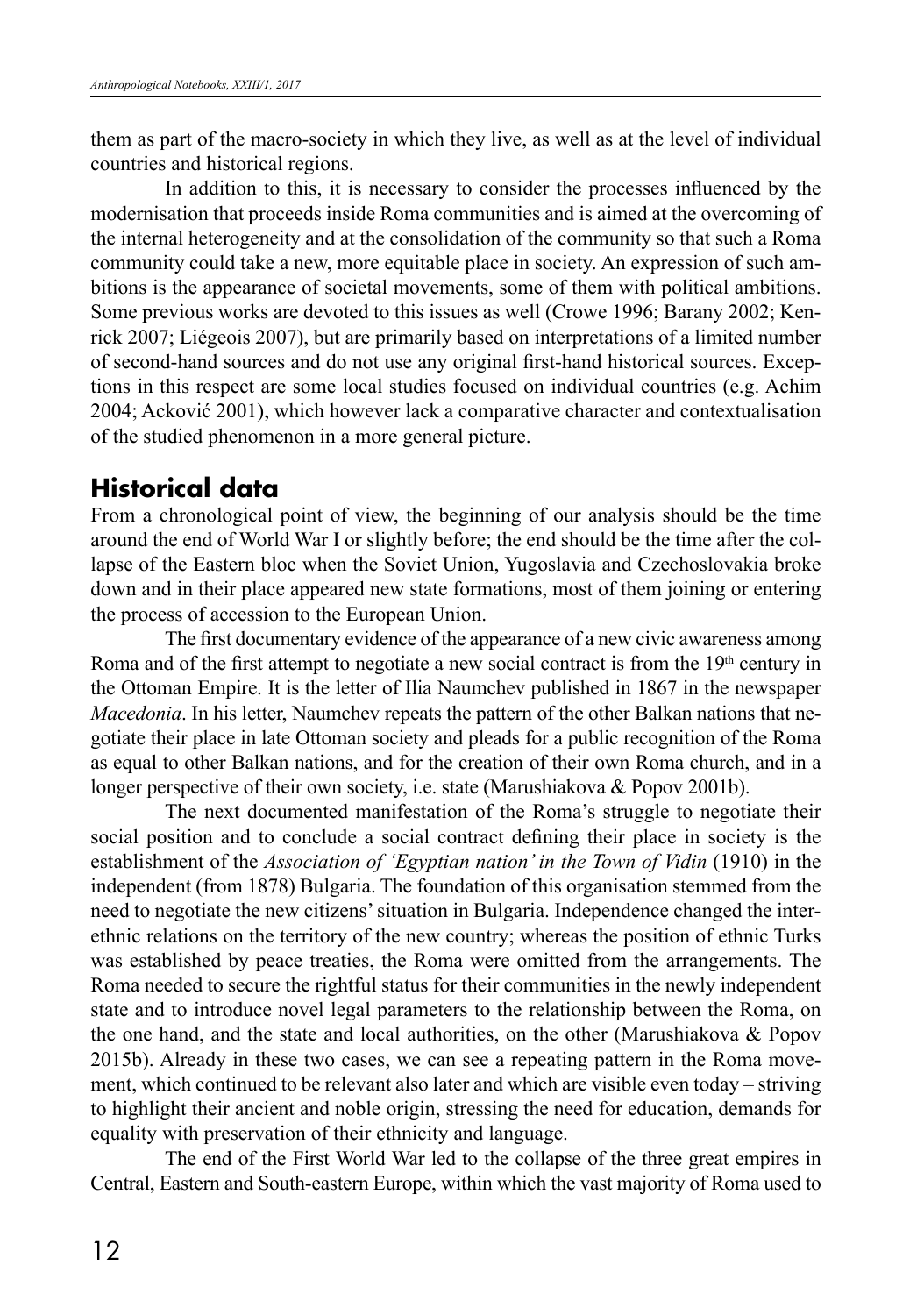live: the Ottoman, Austro-Hungarian, and Russian empires. In their place, new nation-states emerged (some of them, in the Balkans, had been founded slightly earlier, in the  $19<sup>th</sup>$  century). For various reasons (primarily the lack of their *own* territory and a civic elite able to develop and impose on the target population their *own* national idea), the Roma did not create their own state and remained in the new nation-states, i.e. the Roma ceased to be just one of many different peoples inhabiting the former great empires and became ethnic minorities in the new nation-states (with the exception of the USSR and to some extent Yugoslavia, where some of the features of multinational empires were partially preserved).

In these new conditions, the states' attitude towards Roma changed, and Roma started to be politically institutionalised and subjected to a variety of controversial policy practices in different countries aiming, on one hand, at state control and limiting their participation in social and political life in the countries, and on the other, at integrating and/or assimilating them.

At the same time, in response to the new conditions, the desire of Roma for a civic realisation in these new social conditions was also sparked. Thus, the early decades of the  $20<sup>th</sup>$ century witnessed the creation of several Roma civic organisations under the conditions of the newly emerged nation-states in South-eastern Europe. In Bulgaria, in 1919 a *Sofia Common Moslem Educational and Cultural Mutual Aid Organization "Istikbal"* (Future) was founded. It was led by Shakir Pashov, who in 1934 made an unsuccessful attempt at registering a new, country-wide organisation, namely, the *United Mohamedan-Gypsy National Cultural and Educational and Mutual Aid Union in Bulgaria* (Marushiakova and Popov 2015b). The first Roma organisation, *Infrateria Neorustica*, in Romania was established in 1926 in Calbor, Făgăraş county; in 1933, the *General Association of the Gypsies in Romania* appeared, headed by Ion Popp-Şerboianu (archimandrite, author of a book on the history and language of the Roma in Romania) and the alternative *General Union of the Roma in Romania*, headed by Gheorghe Lazareanu-Lazurica and journalist Gheorghe Niculescu (Achim 1998; Achim 2010). In Yugoslavia, in 1927, the *First Serbian-Gypsy Association for Mutual Assistance in Sickness and Death* was founded; in 1935, an *Association of Belgrade Gypsies for the Celebration of the Aunt Bibia* was established; in 1939, an *Educational Club of the Yugoslavian Gypsy Youth* was formed (Acković 1994). In 1939, a *Pan-Hellenic Cultural Association of the Greek Gypsies* was founded in Athens (Liégeois 2007) with the main aim of re-negotiating their civic status in Greek society. In the background of this organisation was the exchange of population between Greece and Turkey after the Lausanne agreement, in which the fate of Roma was not considered in the process of negotiation and in the text of agreement, but as a result, across the country, separate Roma groups were displaced, some were deprived of citizenship, and other indignities were visited on them (cf. Gürboğa 2016).

All these organisations were established independently of the ruling powers in the respective countries, without any state support, and their main goals often contradicted the existing state policy. In the aftermath of the Ottoman Empire, the Roma wanted to become equal citizens of the new ethnic and national states and of their social environment without losing the specific characteristics of their community. This was the main strategic goal of all Gypsy organisations that were founded in the Balkans back then and that remain active today.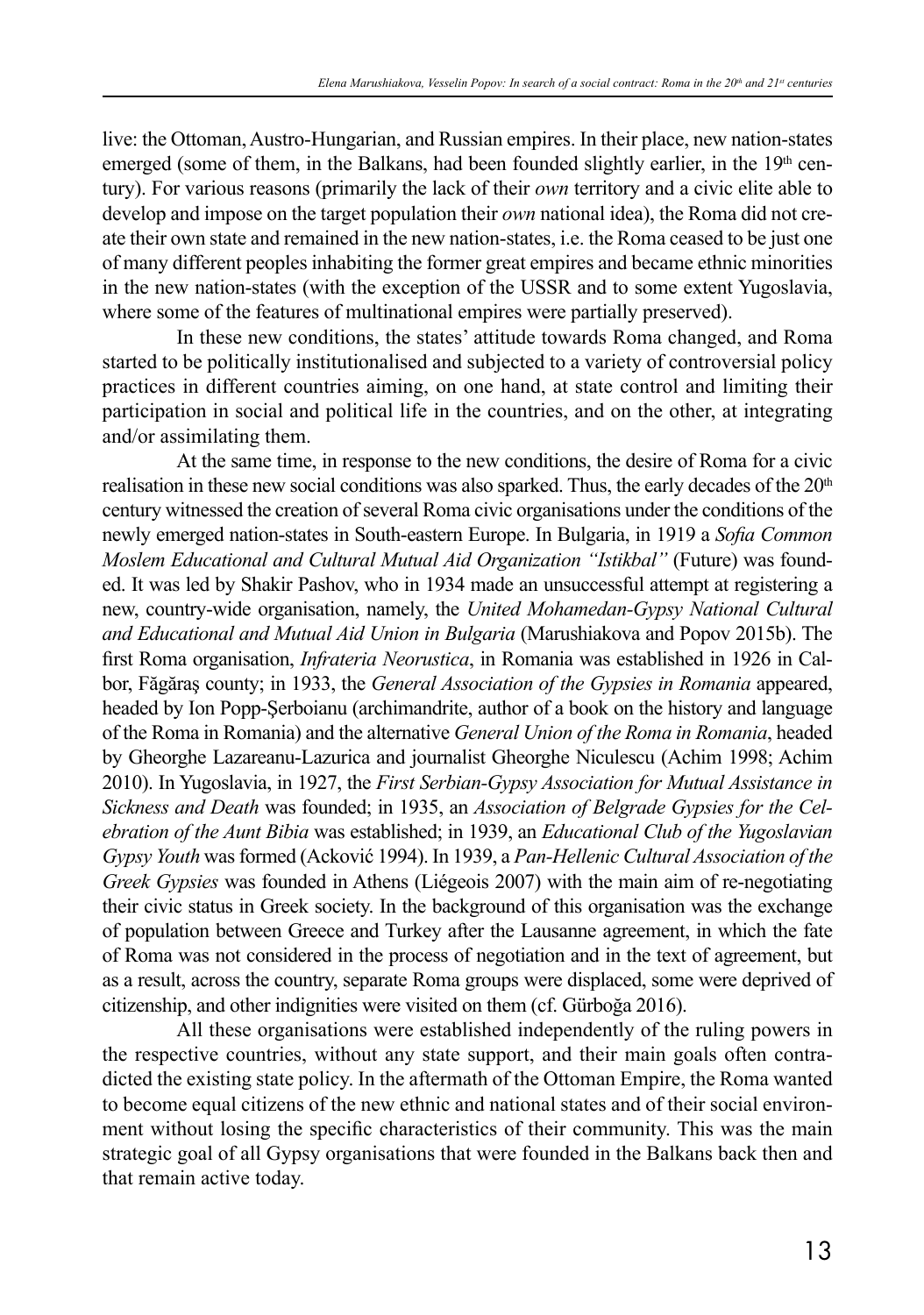At the same time in the USSR, a new phenomenon appeared: the creation of Roma organisations at the initiative of the *Party and State* and under their total control, as this creation was part of the then launched active state policy for the social integration of Roma within the broader state-wide framework of *korenizatsiia* (nativisation or indigenisation). Thus, in 1925, an *All-Russian Union of Gypsies* was created, headed by Andrei Taranov as its chairman and Ivan Rom-Lebedev as the organisation's secretary. This organisation actively supported the Soviet state policy towards Roma (Crowe 1996; O'Keeffe 2013).

Not only in the USSR did the Gypsies discover a promise for their better future and the desired social contract in the communist's ideas and in the proletariats' internationalism. The communist ideas also became widespread among some Gypsies resettled in Turkey, as result of the movement of people after the Lausanne agreement, who became tobacco factory workers in their new homeland (Yılgür 2015).

In the interwar period, another new social phenomenon arose, before also being developed later in other parts of the region of Central, Eastern and South-eastern Europe – the establishment of pro-Roma humanitarian and aid organisations. In the First (interwar) Czechoslovak Republic, such a civic, non-Roma organisation was created for the first time in 1929 by the Czech physicians from the city of Košice (currently in Slovakia), namely, the *League for the Cultural Uplift of Gypsies*. In 1930, it was transformed to a *Society for the Study and Solving the Gypsy Question*, which engaged in numerous activities aiming at Roma social integration and which supported establishment of various Roma organisations, such as the *Sport Club of Slovak Gypsies "Roma-Košice"* and the "*Lavutarisz" Cultural and Social Society of Gypsies in Slovakia* (Jurová 2014). At the initiative of pro-Roma organisations and with the financial support of numerous institutions, the first Roma school was established and officially opened on December 22nd, 1926 in Uzhorod (then in the Czechoslovak Republic, today in Ukraine), followed by the creation of other Roma schools and Roma classes in Eastern Slovakia and Transcarpathia (Jurová & Zupková 2008). The creation of these organisations and institutions could be perceived as another type of social contract proposed to the Roma and accepted by some of them – a social contract between majority and a minority.

A new, very different idea for a social contract to renegotiate the status of Roma who left their countries of origin appeared in the same period in Poland: to create a separate state for the Roma. Attempts were made for its institutionalisation by the public proclamation of the so-called "Gypsy Kings" from the Kwiek family (Dimitri, Grzegorz, Michael II, Vasil, Janusz, Jozef). These kings, following the pattern of the Zionist movement, attempted to find a place for a new Roma State using different political paths and considering different regions across the world (Ficowski 1985).

Parallel to this, the Roma civic movement in the 1930s and 1940s was marked by the rise of another new phenomenon: the arrival of evangelicalism and the establishment of Gypsy evangelical churches and/or societies that enabled improving and raising the Roma positions in the society. In the interwar times, we can see the first steps of evangelical church activists taken to establish Roma (and pro-Roma) societies headed by Roma pastors. The establishment of the "new" denominations different from Eastern Orthodoxy and Islam had begun in South-eastern Europe as early as the  $19<sup>th</sup>$  century and continued under the newly independent states. Gradually an interest in them arose among Roma, stoked up by mission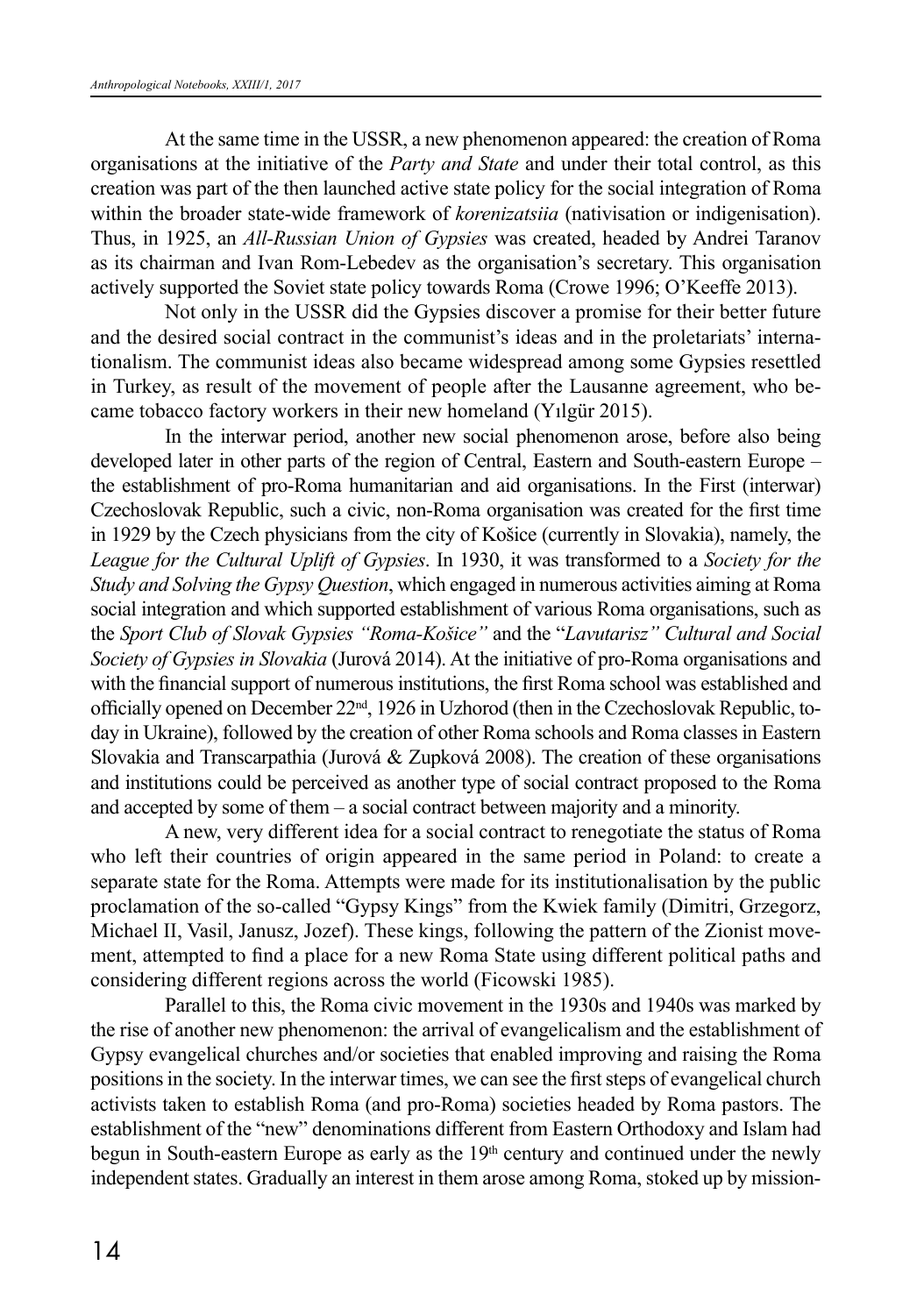aries. The first mission among the Roma was founded in Bulgaria, in the village of Golintsi (nowadays, a neighbourhood in the city of Lom) (Marushiakova & Popov 2015b). Similarly, in Latvia in 1930, Jānis Leimanis founded a *Society of Gypsy Friends*, which actively worked in the 1930s for the evangelisation of Roma and their overall social advancement (Мanuš 1981; Tihovska 2014). The phenomenon of searching for their place in the society through conversion to different evangelical denominations has become extremely powerful and widespread, following the collapse of communism throughout the region.

The period between the collapse of the empires and Second World War was also the time of the first appearance of an attempt for the internationalisation of the Roma issues and of institutionalising the category of the *International Gypsy* at a supranational level, pursued at that time by the International Criminal Police Commission (Donert 2007), but clearly in this case the negotiation for any kind social contract with *International Gypsies* with respective national states was not envisaged. The era of WWII and its tragic consequences for the Roma interrupted their search for a new social contract.

The end of the Second World War and the subsequent years were again a time of radical change for the countries of the region. A new type of state-political system was established, which according to its own description, was defined as a "socialist system". Overall social and economic changes were carried out, and Roma, in various degrees and in different periods, became the target of active state policy, and many of them became it sincere supporters and promoters. When the so-called *socialist camp* is mentioned, frequently the impression is that it refers to a monolithic totalitarian system, directly under Moscow rule, where a common policy dominated in all spheres. To a certain extent, this was the case, yet many differences and specific features in the individual countries remained, especially in the field of internal national policy (cf. Marushiakova & Popov 2015a).

The common ideological framework dictated surmounting the nomadic way of life, which was defined as vagrant and parasite, eradicating poverty and illiteracy; all these together were declared to be of capitalistic heritage that should be abolished. In order to attain Roma civic and social integration throughout the region, four major fields for action were identified: *housing* (dispersal of hamlets and compact settlements, resettlements and providing decent housing in the midst of the majority population), *full employment* (because in a socialist country to be unemployed was illegal), *health*, and *education*. The final result of these policies was similar; by the 1960s and '70s, the most severe problems were solved: the nomadic Gypsies had been settled, the total illiteracy, alarming health status, the most catastrophic dwelling situations had been eliminated, which would not have been possible without the active support and participation of at least a significant part of the communities. From the available evidence, we can summarise that the reaction of Roma communities and their individual representatives to these state policies varied across individual groups and countries, oscillating between hope, sincere support and rejection. The settling of itinerant Roma is a typical example in this regard. It is known that in most countries this was done by a government act or party decision (decree, law, resolution, programs, etc.), which was one and the same, as party and state were one and the same. In the USSR, the nomadic lifestyle of Roma was banned in 1956, in Bulgaria and Czechoslovakia in 1958 and in Poland in 1964, in Romania after 1977 (Marushiakova & Popov 2015a). In the remaining countries in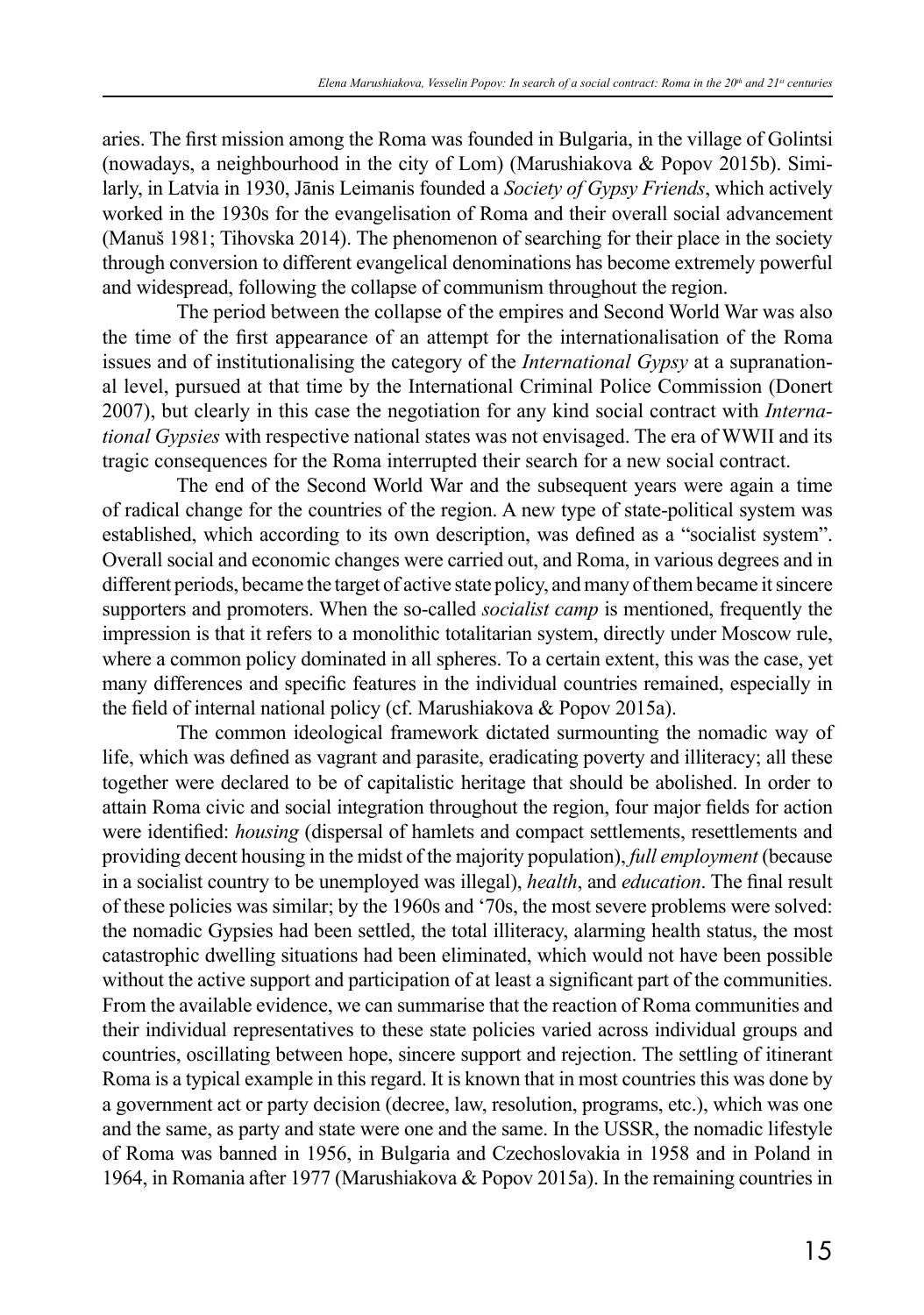Eastern Europe, the settling of nomadic Roma was not an act of any special policy towards them; rather, it ran within the framework of the general legislation, i.e. the requirement for a fixed place of residence, a fixed workplace, etc. In Hungary, this process took place during the late 1950s, and in Albania and Yugoslavia in the 1960s and 1970s. What is less known is that in some places (e.g. Soviet Union, Romania) the very first initiatives for the settling of itinerant communities come from Roma organisations or individual activists who perceived the nomadic way of life as a hindrance to full equity and societal participation of their nation, a position that was shared later by numerous Roma activists throughout the region. Simultaneously, ethnographic accounts witness the resistance of some communities to this policy, which led to at least the partial preservation of elements of their mobile way of life even in the times of socialism.

Over time, Roma and their majority societies in Central, Eastern and Southeastern Europe arrived at a mutually acceptable social-contract. During our field research in socialist times in Bulgaria and Slovakia, among different communities, we recorded a belief in the bright future of communism, which would solve all interethnic tensions and eliminate all prejudices. The positive attitude towards the socialist social contract is perhaps best expressed in a song of the famous Roma singer Muharem Serbezovski, called *Lačhi, Lačhi Jugoslavija* (Good, Good Yugoslavia). This song was extremely popular in the Yugoslav era and remains so among Roma migrants from there wherever they live now. It is sung, distributed via YouTube, often combined with pictures of different republics of Socialist Yugoslavia. The lyrics of this song reads:

Andaro Penđap Romane čerge avile ... Arakhla than tala kava kham ande Phuv e Phralikani Lačhi, Lačhi Jugoslavija ... Roma ande čerga više ni soven ... Sastipe bičhalas e Phuranenge so ande amen pe maj Lačhi Phuv ... (Roma tents came from Panjab ... found a place under this sun in the Brotherhood of beautiful Yugoslavia ..., the Roma don't need to sleep under the tents anymore ... God bless our forefathers that they took us to the best country ...).

What provoked discontent and even the dissent of some Roma in individual countries of the region was the policy towards their ethnic culture and representation. The state policy towards Roma in the countries of Eastern Europe in the communist era in this regard was variable and controversial and is best reflected in the attitudes towards the Roma organisations (public and cultural organisations). In fact, the very establishment and development of such organisations were not possible without the approval and active support of the state and party structures, and their direct existence or banning was in a direct relationship with changes in the national policy of the respective countries. In Bulgaria, the *United General Cultural Organization of Gypsy Minorities "Ekhipe"* (Unity) was established in 1945; this organisation set up many local branches, Roma newspapers started, and the Theatre *Roma*  was established. Towards the end of the 1940s, the policy changed radically, the Roma press and theatre ceased to exist and the local branches of the Roma organisations became part of the Fatherland Front – a mass public organisation dominated by the Communist Party. Since then, Roma culture was totally neglected, reaching the absurd point of the very existence of Roma being repudiated and their language and traditions forbidden in Bulgaria in the 1980s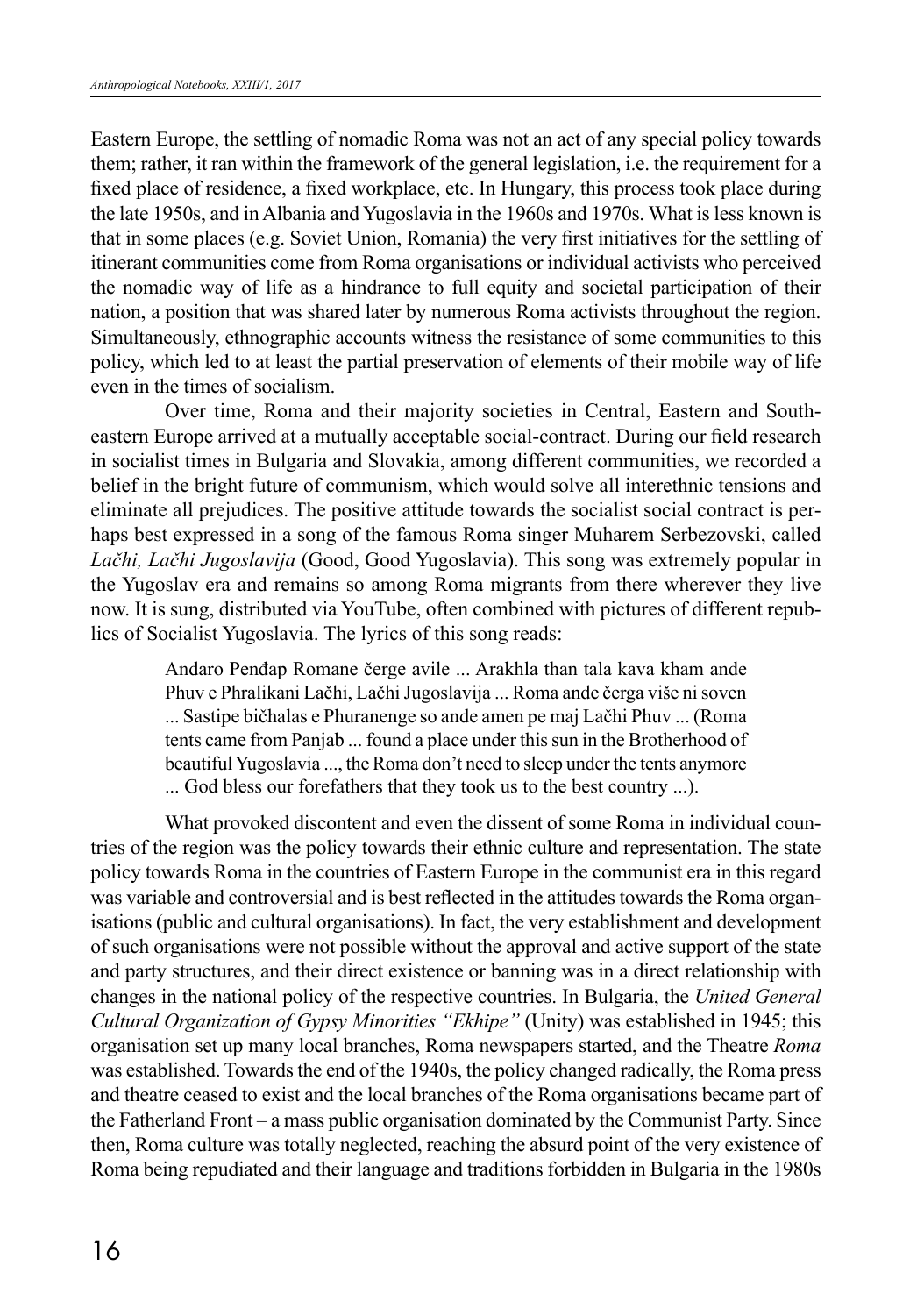(Marushiakova & Popov 2007). In Hungary, the *Hungarian Gypsy Cultural Association* was founded in 1957, but it only existed for two years. The *Gypsy Council* was created in 1974, and succeeded by the *National Gypsy Council* in 1985; the new organisation was an active factor chiefly in the cultural sphere. In Czechoslovakia, Gypsy/Roma organisations existed only for a short time. The *Union of Gypsy – Roma* was created in 1968 in Slovakia, and the following year also the similar *Union of Gypsy – Roma* in the Czech Socialist Republic. The Roma organisations in the two federal republics created a network of local branches, but they existed for only a few years and were disbanded in the early 1970s. In the remaining countries of the Eastern bloc, mass public organisations were not created; only in Poland and Romania sporadically and for short periods of time did several local cultural Gypsy organisations arise in the 1970s. As for the activities of Roma evangelical churches and organisations, their activities were banned or, in the best case, strictly controlled and severely restricted; thus, they were forced to work underground.

The situation was radically different in the Socialist Federal Republic of Yugoslavia, and this is a specific case in the development of Gypsy/Roma movement. In 1969, an article appeared in the *Večerne novosti* (Evening News) newspaper in Belgrade written by renowned Roma activist Slobodan Berberski, who was a communist functionary of long standing, a resistance fighter from WW2, and a member of the Central Committee of the Union of Yugoslav Communists. In this article, he announced that Yugoslav Roma would create their own organisation, with the main aim of assisting Roma in achieving the status of a "nationality" (at that time Yugoslavia had a complex state legislation and hierarchical system, dividing the communities into different categories – ethnic groups, nationalities, nations). After the creation of the *Rom Association* (20<sup>th</sup> of April 1969), the process of developing branches in the various republics began, and after that in separate towns, together with the creation of other Roma associations (cultural, sports, etc.). In the 1970s, over 60 Roma organisations existed and their number was constantly on the increase. Various initiatives, largely cultural events (involving Gypsy ensembles, festivals), were supported by the Yugoslav state; books were published in *Romanes* (Romani language), Roma TV and radio broadcasts began (in Kosovo). In 1986, existing Roma associations united in a Union of Roma Associations in Yugoslavia. The Yugoslav Roma movement quickly came to the fore on the international scene. The delegation of Yugoslavia took an active part in the First World Congress of Gypsies, which was held in London in 1971, and Slobodan Berberski became the first President of the *International Romani Organization.* Yugoslavia was proclaimed to be a positive example for its approach towards Roma, which should be followed by other countries (Acković 1994, 2001) During the first stages of the development of the international Roma movement, the policy of Yugoslavia was an important factor in its support. Despite all these achievements, not everything was in favour of satisfying the ethnic aspiration of Roma in socialist Yugoslavia. In the complex hierarchical structure of nations, nationalities and ethnic groups Roma were on the bottom and received the desired status of nationality only after the breakdown of Yugoslavia.

The desire of the Roma for ethnic equality and equity have had significant side effects on the field of Romani studies. In socialist societies, Romani studies were on the fringes of academia (prejudices and low prestige of the community were invariably also reflected in the priorities of academics). Еthno-national history and the ethnography of the majority,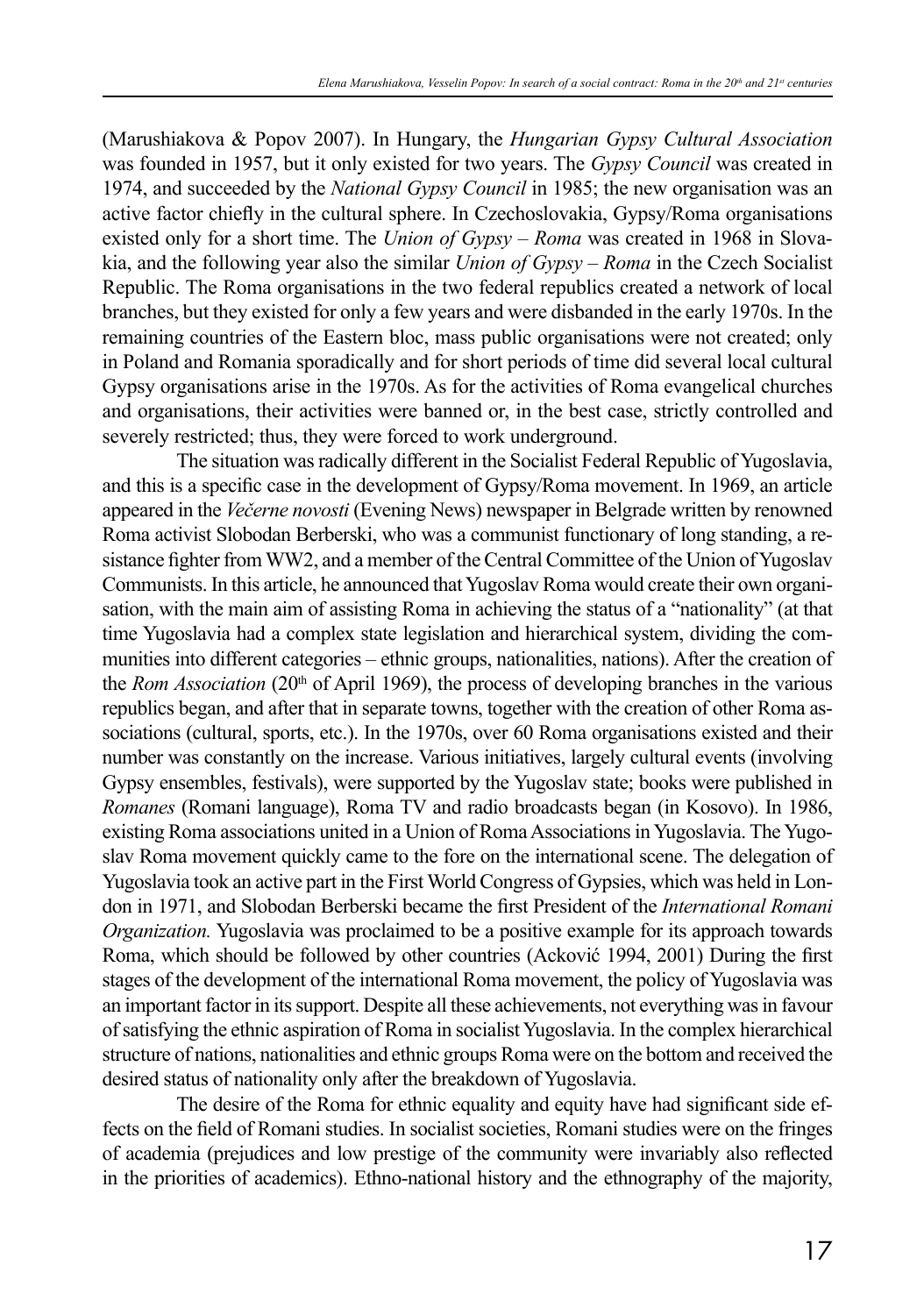however, were placed on a pedestal as important and ideological scholarly disciplines, which had crucial roles in building a socialist ethno-nation and socialist festive ritual system based on folk tradition. This, in turn, led to a paradox: the socialist period was a "golden time" for the otherwise marginal discipline of Romani studies. Scholars working in the field among Roma were welcomed willingly and received all necessary assistance from the community. In the atmosphere of numerous studies, folk festivals, and culture events devoted to the culture of the majority, any expression of interest of academia to Roma was perceived by them as an appreciation of Roma culture and a chance for equality. The Roma informants at that time had no feelings of being "lab rats" (something about which the Roma we met during our first trips to Western European countries just after the breakdown of the communist system complained repeatedly). Roma communities in encounters with scholars in countries of the socialist camp perceived themselves proudly and were also seen by academics as bearers and guardians of the treasury of traditional knowledge. The informants willingly transmitted their knowledge to academia to be preserved for the coming generations. As a result, perhaps the most valuable and complex works devoted to the history and ethnography of Roma communities in the countries of the former socialist camp appeared.

This all changed with the end of the Cold War and the collapse of the socialist camp in 1989, which dramatically changed the situation throughout the region. Federal states (Yugoslavia, Czechoslovakia, and the USSR) broke down, and in their place emerged new independent unitary national states (the only exception remains the Russian Federation). The turbulent times brought the cessation of the socialist social contract with Roma, which had been established across the region. The ultimate expression of this became depriving some Roma of their citizenship, as in the case of the Czech Republic, countries of former Yugoslavia, and former USSR (Šklová & Miklušáková 1998; Linde 2006; Sardelic 2015; Sigona 2015), and the expelling of at least part Roma from the territory of new states, as in the case of Kosovo and Georgia (Peric & Demirovski 2000; Marushiakova & Popov 2016: 100–3).

Differences in state policies towards Roma in the individual countries of the region after the breakdown of the socialist camp appeared to depend on their general geopolitical orientations. Orientation towards the European Union and the processes of accession (for most countries already completed) proved a key factor for the developments, directions, and parameters of state policy towards Roma in almost all countries in the region (with the exception of the Russian Federation and Belarus).

The end of the Cold War and subsequent social changes have led to a new phenomenon: the booming of the Roma and Pro-Roma civil organisations and political parties. A prosperous time for the Roma NGO sector was in the 1990s and early 2000s, when at least two to three thousand Roma organisations of various sizes emerged throughout the region; their numbers in the individual countries was directly dependent on the number of Roma living there.

In addition to NGOs, Roma political parties also appeared in many countries of the region in the period of transition. Some of them still exist today, and their representatives, through various forms, (participating in elections in coalition with mainstream national parties or independently) participate in policy making. There were or still are Roma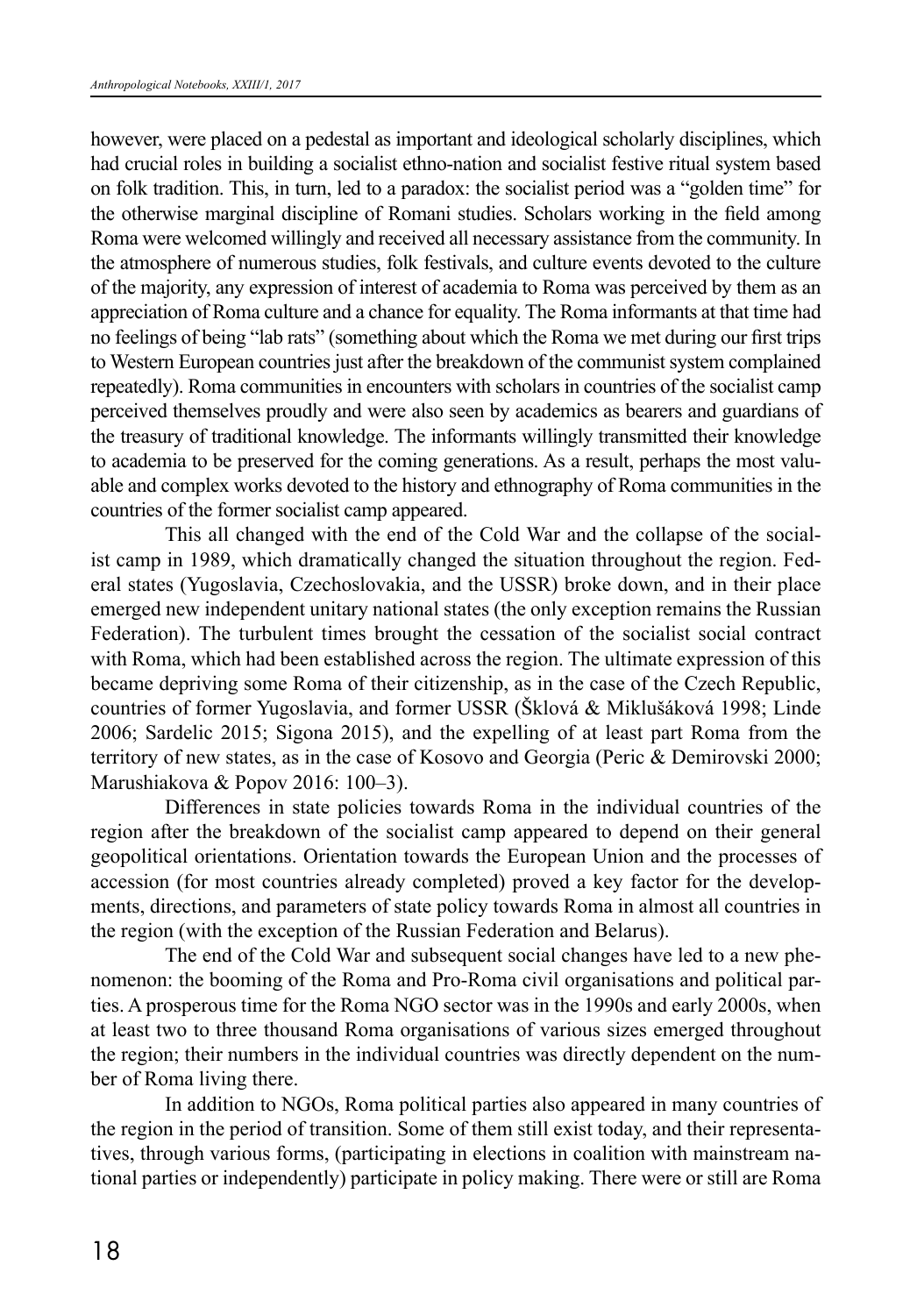members of parliaments in Bulgaria, Romania, Macedonia and Hungary, Roma ministers (Serbia, Macedonia) and Roma, and members of the European Parliament (Hungary, Romania). Roma representatives are also elected on the level of local authorities.

Within the region, specific combinations of forms of civic and political participation of Roma also arose. In Hungary, as a result of the adoption of the Minorities Law in 1993, the National Gypsy Minority Self-Government emerged in 1995, currently called the National Roma Minority Self-Government, with regional and local branches (Dobos 2014). In the Russian Federation in 1996, the Federal Law of the Cultural Autonomy of the Nationalities was adopted, and the Federal National Cultural Autonomy of the Gypsies in the Russian Federation was created in 1999 (registered in 2000), also with regional and local branches (Torode 2008). However, it is hardly necessary to emphasise that the real impact on state policies towards Roma in these countries in both cases is quite limited.

Throughout the region, including the former USSR, the period of transition brought liberty of religious consciousness and its expression, which led to the return and massive increase of evangelical missionary activity and the start of numerous Romani Evangelical Churches (Thurfjell & Marsh 2014).

The booming Roma civic society encountered the change of regime with hope, expecting a new post-national social contract, based on the EU standards, which was expected to provide redress for past violations and protection from future discrimination as a basis for calls for measures to improve the Roma situation (Friedman 2014: 3, 15) and ethnic and cultural equality and trans-border nation building. In various documents, Roma started to be defined as a "trans-border minority" or "true European minority" (Marushiakova & Popov 2005; Rövid 2009). Many perceived the agreement between the Council of Europe and a representative body called the *European Roma and Travellers Forum*, signed on 15 December 2004 (cf. Secretariat 2010) to be a first sign of a possible new post-national social contract.

As a result of the active lobbying of individual Roma representatives, and Roma and pro-Roma civil society and other actors, EU institutions formulated a general framework of Roma policies in EU, which can be perceived as a basis for a new social contract. Two main initiatives targeting Roma were adopted, the Decade of Roma Inclusion (2005), which was initially introduced by the network of the Open Society Foundations, and the EU Framework for National Roma Integration Strategies (2011), which was followed by drafting new (or updating old) national strategies throughout Europe. Usually, the "New Time" is opposed to the previous era, or in other words "the Time of Democracy" is opposed to the so-called "Time of Communism", but in terms of governmental policies aiming at Roma integration, there is clear succession and continuity. Of course, there is a major difference in terms of ideological reasoning and phraseology, also leading to changes in the legal frameworks on which this policy is based. Apart from that, however, in both historical periods, the main aim has been integration, and the policy agenda for Roma inclusion was and is mainly focused on the same thematic policy areas: housing, health, education, and employment. The activities planned and accomplished nowadays, as well as the projects directed to overcoming Roma problems (including the new European strategies, programs and projects) are to a great extent well known from the recent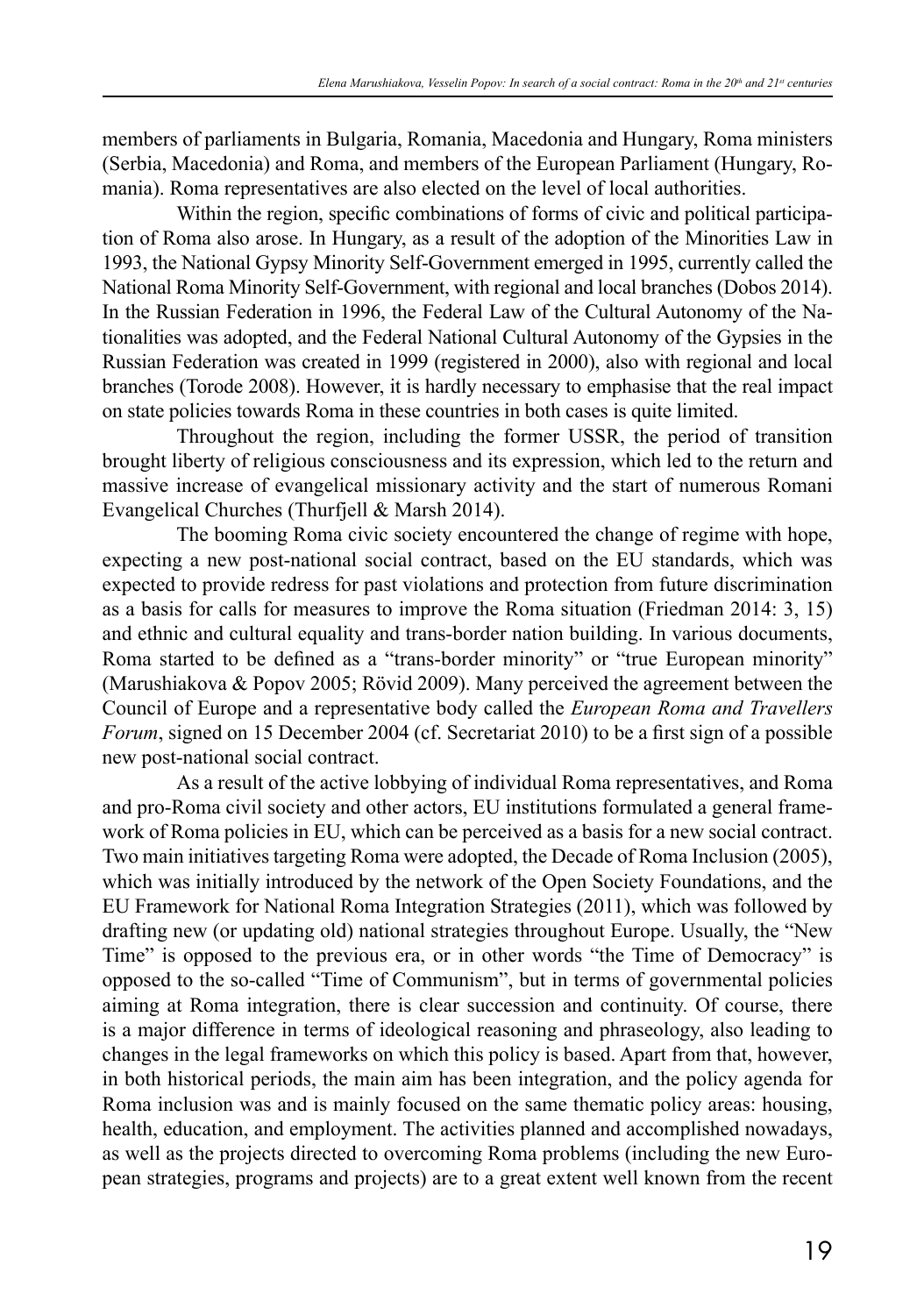communist past; only the central governments in individual post-socialist states are much weaker and with less political will to implement the policies of inclusion than before.

Apart from the process of European integration (or desire for it), only the Russian Federation and Belarus remain. Accordingly, in these countries the state policy towards Roma is quite limited (if it is possible to speak about the existence of such policies at all), in best case with local support for projects, occasional education, slightly more directed towards preserving and development of the ethnic culture of the Gypsies (support for music and dance schools and ensembles). It is also interesting to note that in both countries the name of the community Gypsies (*cygane* and *cygany*) was not changed to the term Roma, which is considered to be the politically correct term in countries of the EU now.

Despite the mutual agreement on a policy framework on the EU level, the implementation on the ground depends on the capacity, political will, knowledge, experience and abilities of individual national governments. Very quickly after most countries from the region joined the European Union, in the place of initial hope and optimism came bitter disappointment. The withdrawal of the main donors from the region led to a drastic reduction in the number of Roma NGOs (at least those that do not exist only on paper but implement some projects (e.g. in Bulgaria, from about 600 organisations in the past, currently not more than 10 continue with some activities). The number of Roma political parties across the region also declined, and their influence on the well-being of Roma communities appears to be insignificant. The National Roma Minority Self-Government in Hungary is not only under attack by right-wing forces, but is criticised by some Roma as well. Everywhere in the region, the social and economic situation of Roma has worsened, and they have become even more vulnerable than before.

## **Conclusion**

Now, after more than 20 years since the end of communist rule in Eastern Europe, it has become obvious that the attempts to create a new post-national social contract between Roma and majorities is an example of good intentions that paved the road to hell. It is not necessary to go into detail and describe the failure of European Roma policy, because there is almost no study devoted to the state of the contemporary situation of Roma communities in Europe that does not point to the deterioration of their economic and social situation in the over 20 years of transition to democracy and market economy as well as to the increase of inter-ethnic distances, prejudices, hidden discrimination, hatred, and open hostility against Roma.

In the end, it appears that the constitutional and legal instruments that guarantee the fundamental human and minority rights of the Roma are not working for the well-being of Roma communities, and 'the satisfaction at the long-awaited recognition of their ethnic identity' (Guy 2001: xv) remains illusory. The freedom to express freely their own ethnicity and language which Roma received across the region with the new order is also not entirely fulfilled and enjoyed. Increased ethnic hostility again pushes numerous Roma in a situation when it is better to hide their identity in order not to provoke discrimination and racial attacks. Currently, it has become clear that the hope of Roma that in the new social order they will become equal citizens without losing the specific characteristics of their community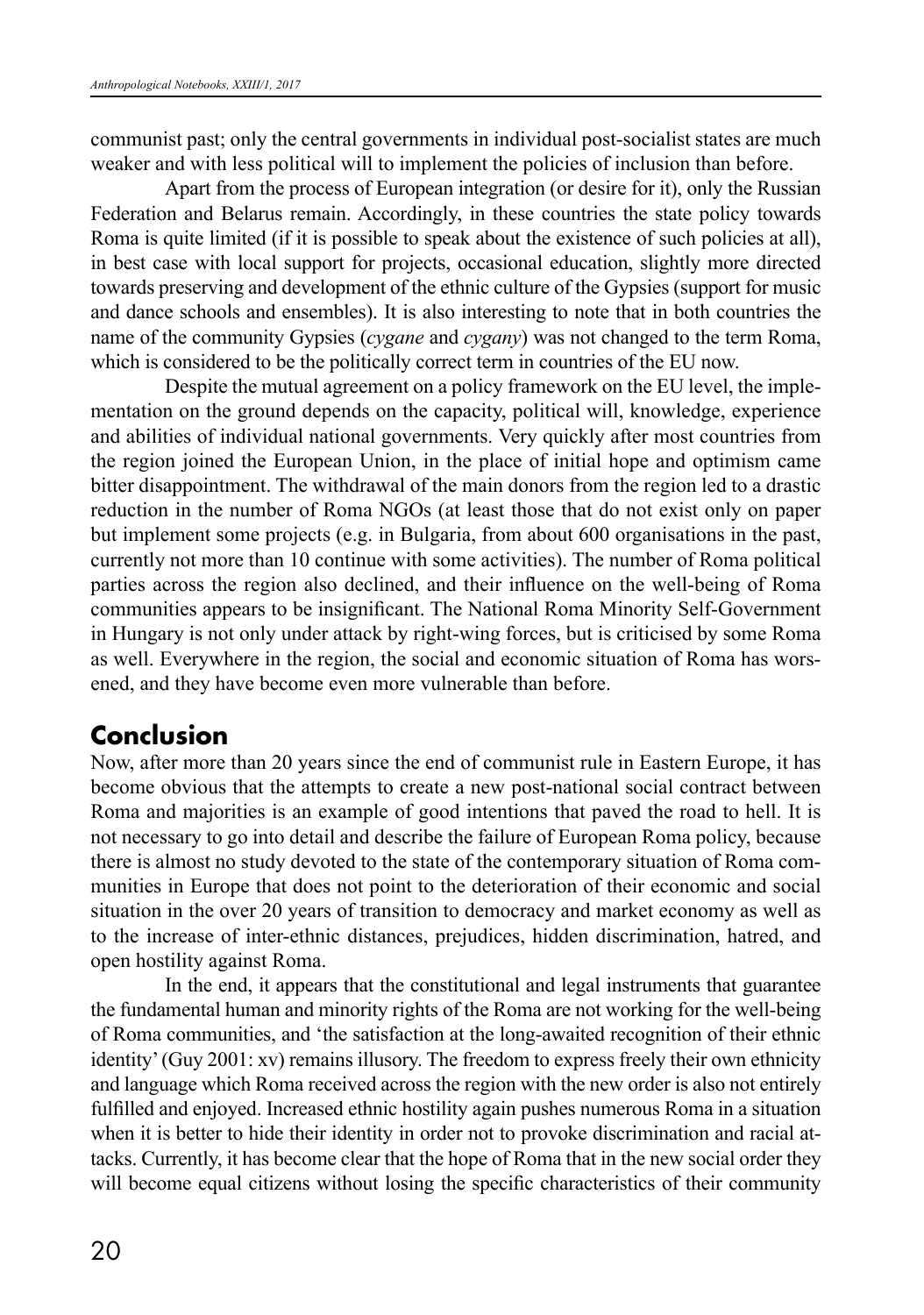has disappeared. Perhaps the best evaluation of EU policies towards Roma is seen their mass migration from the East to the rich West, which turned the unresolved Roma issue in the East in an issue of all-European significance (Marushiakova & Popov 2015a).

Recently, on the EU level, we have seen the trend to discover factors that impede the elaboration and implementation of a single common strategy towards Roma in the heterogeneity of the group, its geographical dispersal (cf. Popova 2014: 18), and in the community itself and its specific culture. The solution – as absurd as it sounds – is urging the Roma to change themselves. This trend has become prominent at different levels; even the European Commissioner for Justice and Fundamental Rights, Viviane Reding, said in an interview for Euronews on January 16, 2014, that Roma communities need 'to be willing to integrate and to be willing to have a normal life,' and the 'Roma integration in Europe has shifted to a right-wing definition of integration where the onus is being placed on the minorities to make the adjustments and accommodations deemed necessary for social cohesion' (Rorke 2014).

Evidently, the prophetic warning of the leading Roma visionaries of the  $20<sup>th</sup>$  century, Nicolae Gheorghe and Andrzej Mirga, formulated in their policy paper, has become a reality:

> It seems that the political dimension of the Romani issue is nearing a solution as a growing number of states recognise the Roma as a legitimate national/ ethnic minority and as the appreciation of the human rights problems faced by the Roma increases …, there is a danger of its evolving into an ethnoclass or underclass, and thus further perpetuating its marginality in society (Gheorghe & Mirga 1997).

Confirmation of the fact that these concerns were prophetic were recently expressed by an activist, a Rom from Bulgaria, in his open letter:

> I realise the NRIS (Framework for National Roma Integration Strategies 2012–2020) was created as a sign of the good will and intensions of the European Commission to *integrate* Roma and try to improve their livelihood. But I don't really feel the need to be *integrated* or *socially included* – not that I am an antisocial creature – by anyone. I simply feel the need for my language, culture and history to be recognised and accepted as equal. … I hope you will stop calling me *marginal* in your efforts to help me (Stoyanov 2015).

In this situation, it appears that currently neither transnational institutions nor Roma activists have clear ideas about how to achieve a post-national social contract and whether it is needed at all. Current perplexity in understanding the role of culture as a factor behind socio-economic tendencies and such appeals like 'If addressed properly, cultural capital can be strategically used as resources in social action and could foster cohesion between the mainstream societies and the Roma minority within a borderless European Union space' (Popova 2014: 19) return us to the role of ethnology/anthropology in this regard. As said above, in the times of communist rule, scholars were by perceived Roma as allies, and by the governments and the majority societies as ideological supporters in the building of the "bright communist future" (cf. Iliev 2015). This rapidly changed in the post-socialist era. In connection with the change in ideological background, eth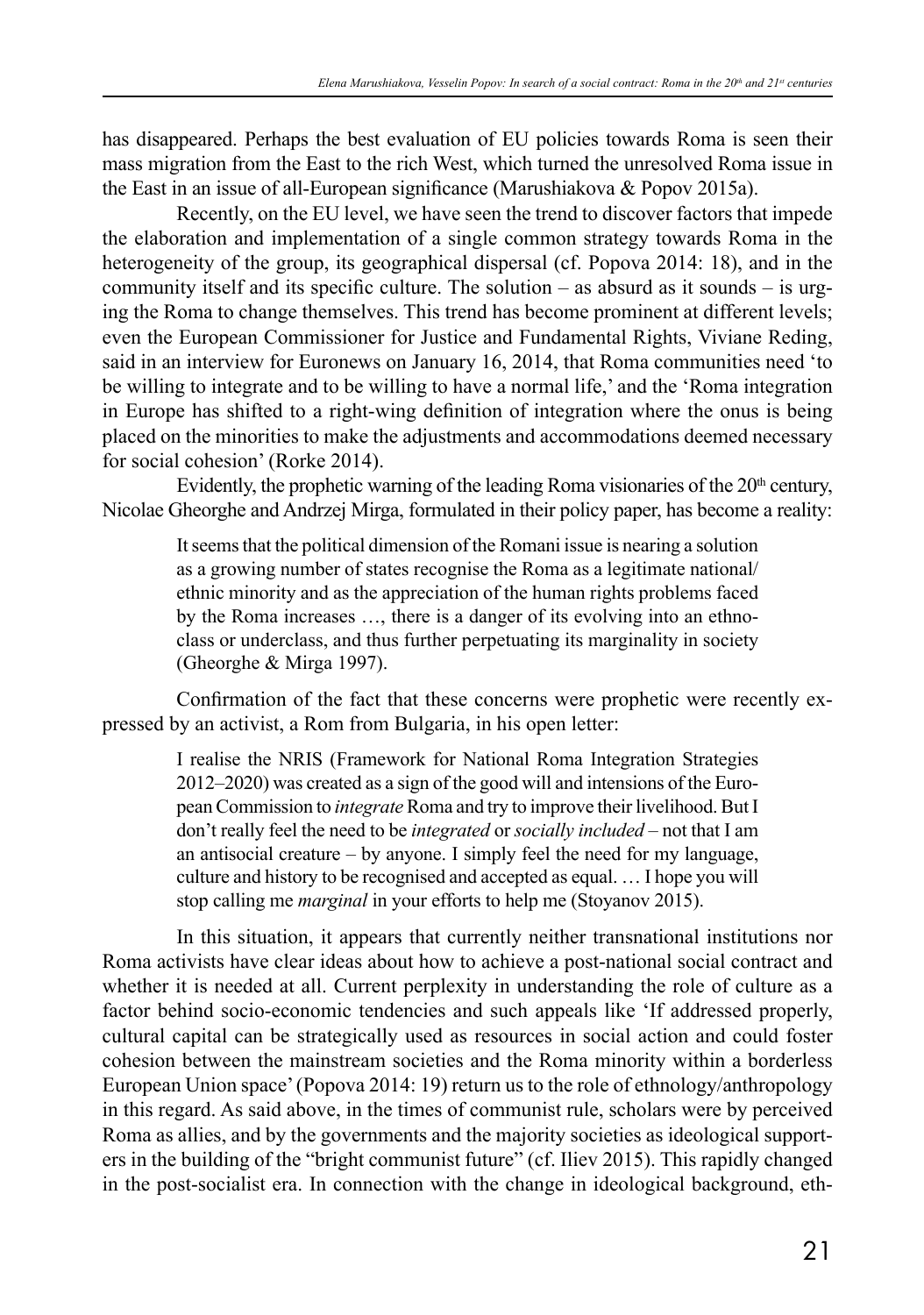nographers lost their societal position. As the Eastern European socialist system was considered to be the defeated one and the Western democracy won the historic race, the recipe for the solution was sought in changes of disciplinary paradigm. In place of Eastern European ethnographers came anthropologists, with their methodological approaches, academic standards, and ethical principles of responsibility towards informants. All of this is accompanied by often heated discussions of whether an approximation of ethnographers with anthropologists is needed and/or possible at all, about relations between Eastern and Western European scholars, etc. (cf. Jakubowska 1993; Hann 2005; Hann et al. 2005; Hann et al. 2007; Mihailescu et al. 2008; Giordano et al. 2014; Buchowski 2004; Buchowski 2006; Buchowski 2008; Marushiakova & Popov 2011; Woitsch 2011). What, however, remained unnoticed is the reaction of the studied communities towards this change. Ironically, the work of current scholars and especially of anthropologists is no longer perceived by Roma communities as improving their status, to their equality and self-esteem, but as activities that are leading towards the exoticisation and marginality of their communities. Not rarely are attempts of scholars who are looking to establish contacts with Roma communities received with distrust and suspicion expressed with such words like 'they only come to make profit from us,' or 'all that they write only increases prejudices' and similar. In the end, it turns out that not only has the old social contract between Roma and the majority ceased to function and a new one has not been found; in the same way, a social contract about the role of the scholars in these processes is now invalid, and the new one, which initially inspired hope does not function.

Discovering and concluding of a new post-national social contract remains forthcoming. It is palpable, however, that the failure of contemporary European policies towards Roma raise the question of whether it is possible at all to achieve it. It is obvious that the price paid for attempts to do so is already too high.

# **Acknowledgements**

This article is written as a part of the research project 'RomaInterbellum. Roma Civic Emancipation between the Two World Wars' which has received funding from the European Research Council (ERC) under the European Union's Horizon 2020 research and innovation programme (grant agreement No 694656). It reflects only the authors view and the agency is not responsible for any use that may be made of the information it contains.

# **References**

Achim, Viorel. 1998. *Ţiganii în istoria României*. Bucharest: Editura Enciclopedică.

- Achim, Viorel. 2010. The Roma Organizations and their Relations with the Romanian Politics in the 1930s. In: *Nouvelles Études d'Histoire*. Vol. XII. Publiées à l'occasion du XXIe Congrès International des Sciences Historiques, Amsterdam, 2010. Volume publié par les soins de Dan Berindei. Bucureşti: Editura Academiei Române, pp. 85–102.
- Acković, Dragoljub. 1994. *Istorija informisanja Roma u Jugoslavii 1935-94*. Novi Sad: Romski kulturni klub Beograd & Društvo Vojvodine za jezik i književnost Roma – Novi Sad.

Acković, Dragoljub. 2001. *Nacija smo a ne cigani*. Beograd: Rominterpress.

Barany, Zoltan. 2002. *The East European Gypsies: Regime Change, Marginality and Ethnopolitics.* Cambridge: Cambridge University Press.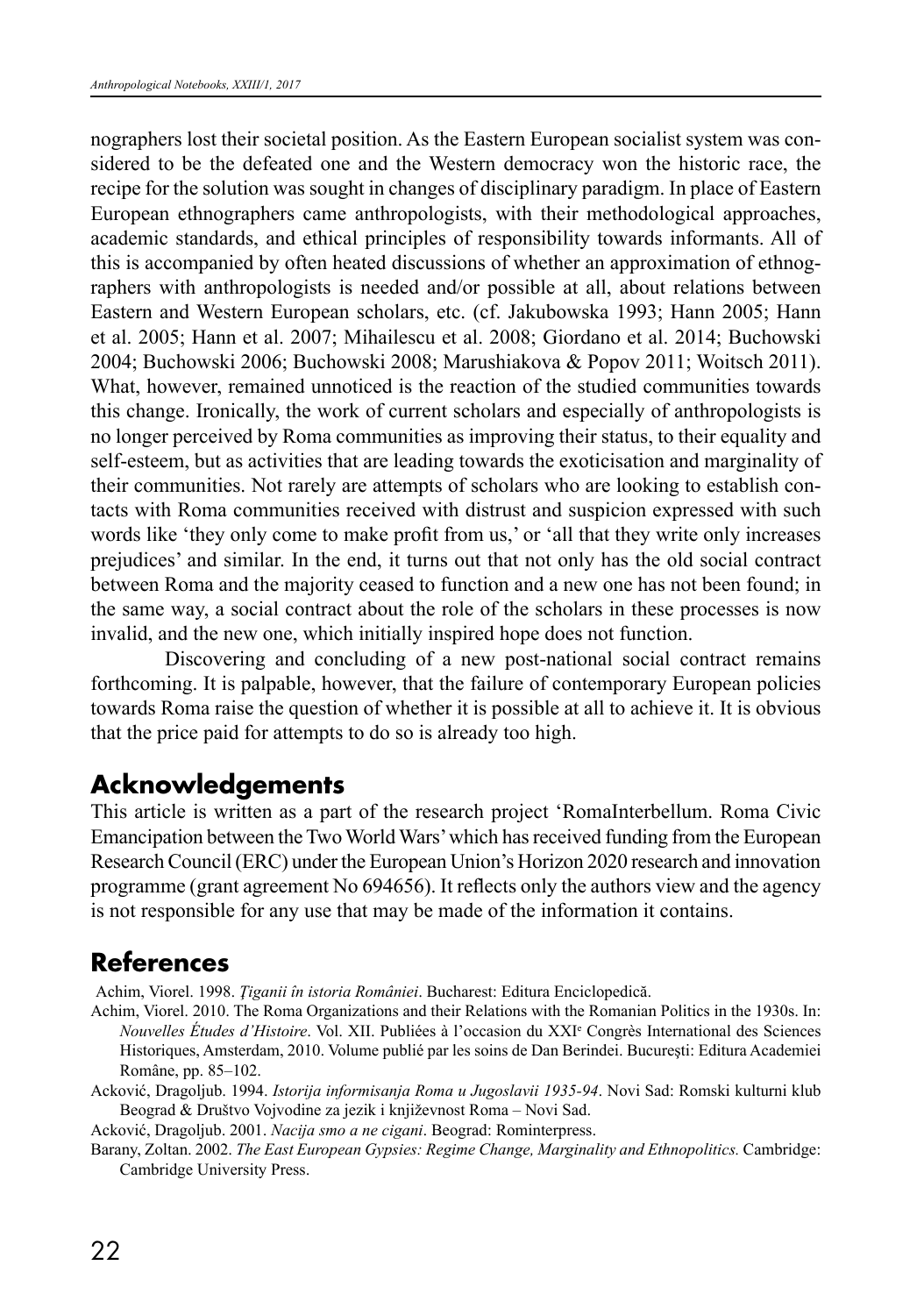Demeter, Nadežda, Nikolaj Bessonov & Vladimir Kutenkov. 2000. *Istorija cygan: Novyj vzgljad.* Voronež: RAN.

- Buchowski, Michal. 2004. Hierarchies of Knowledge in Central-Eastern European Anthropology. *The Anthropology of East Europe Review* 22(2): 5–14.
- Buchowski, Michal. 2006. The Specter of Orientalism in Europe: From Exotic Other to Stigmatized Brother. *Anthropological Quarterly* 79(3): 463–82.
- Buchowski, Michal. 2008. Trudny dialog: relacje wiedzy między antropologią zachodnią a środkowoeuropejską etnologią. In: Hubert Czachowski & Adrian Mianecki (eds.) *Do Torunia kupić kunia*. Toruń: Polskie Towarzystwo Ludoznawcze, pp. 161–87.
- Crowe, David. 1996. A *History of the Gypsies in Eastern Europe and Russia*. New York: St. Martin's Griffin.
- Dobos, Balazs. 2014. Between Importing and Exporting Minority Rights: The Minority Self-government in Hungary. In: Salat Levente, Alexander Osipov, Sergiu Constantin & Istvan Gergö Szekely (eds.) *Autonomy Arrangements around the World: A Collection of Well and Lesser Known Cases*. Cluj-Napoca: Editura Institutului pentru Studierea Problemelor Minorităţilor Naţionale, pp. 275–94.
- *Donert, Celia. 2007. Der 'internationale Zigeuner' in der Tschechoslowakei: Eine transnationale Geschichte der Grenzkontrolle 1918-1938. In: Duhamelle Christophe, Andreas Kossert & Bernhard Struck (eds.) Grenzregionen: Ein europäischer Vergleich vom 18. bis 20. Jahrhundert. Frankfurt: Campus, pp. 295*–*314.*
- Secretariat. 2010. How it began. https://www.ertf.org/index.php/about-us/about/how-it-began. Accessed on 20 December 2016.
- Ficowski, Jerzy 1985. *Cyganie na polskich drogach*. Kraków & Wroclaw: Wyd. Literackie.
- Fraser, Angus. 1992. *The Gypsies*. Oxford & Cambridge: Blackwell.
- Friedman, Eben. 2014. The situation of Roma between human rights and economics. *ECMI Issue Brief* 31: 1–27.
- Giordano, Christian, François Ruegg & Andrea Boscoboinik (eds.) 2014. *Does East Go West? Anthropological Pathways through Postsocialism*. Berlin: Lit Verlag.
- Guy, Will (ed.) *2001. Between Past and Future: The Roma of Central and Eastern Europe.* Hatfield: University of Hertfordshire Press.
- Gürboğa, Nurşen. 2016. Türk-Yunan Nüfus Mübadelesi ve Devletin Mübadil Romanlara Yönelik Söylem ve Politikaları. *Yakın Doğu Üniversitesi, Sosyal Bilimler Dergisi* 9(1): 109–40.
- Hancock, Ian. 2010. *Danger! Educated Gypsy*. Hatfield: University of Hertfordshire Press.
- Hann, Chris. 2005. Correspondence: Reply to Michal Buchowski. *The Anthropology of East Europe Review* 23(1): 194–200.
- Hann, Chris. et al. 2007. Anthropology's Multiple Temporalities and its Future in Central and Eastern Europe. A Debate. *Max Planck Institute for Social Anthropology Working Paper,* Nr. 90.
- Hann, Chris, Mihaly Sárkány & Peter Skalnik (eds.). 2005. *Studying Peoples in the People's Democracies: Socialist Era Anthropology in East-Central Europe.* Münster: Lit Verlag.
- Mihailescu, Vintila, Ilia Iliev & Slobodan Naumovic (eds.). 2008. *Studying peoples in the people's democracies II: socialist era anthropology in South-East Europe.* Münster: Lit Verlag.
- Horváthová, Emilia. 1964. *Cig*á*ni na Slovensku: Historicko ethnografický náčr*t. Bratislava: SAV.
- Kenrick, Donald. 2007. *The Romani World: A Historical Dictionary of the Gypsies*. Hatfield: University of Hertfordshire Press.
- Iliev, Ilija. 2015 Antropolozi i etnografi: beležki ot periferijata. Bulgarska Etnologija 3: 374–87.
- Jakubowska, Longina. 1993. Writing about Eastern Europe: Perspectives from ethnography and anthropology. In: Henk Driesen (ed.), *The Politics of Ethnographic Reading and Writing. Confrontations of Western and Indigenous Views*. Nijmegen Studies in Development and Cultural Canges. Vol. 13. Saarbrücken/Ford Lauderdale: Breitenbach.
- Jurová, Anna. 2014. Cigánska otázka v 1. Československej republike. In: Soňa Gabzdilová & Attila Simon (eds.). *Prístupy k riešeniu národnostnej otázky v medzivojnovom Československu*. Komárno: Univerzita J. Selyeho, pp. 53–62.
- Jurová, Anna & Eva Zupková. 2008. Rómovia v Košiciach. *Romano Nevo Ľil* 18(1): 835–39
- Klimová-Alexander, Ilona. 2005. *The Romani Voice in World Politics. The United Nations and Non-State Actors.* Hants: Ashgate.
- Lemon, Alaina. 2000. *Between Two Fires: Gypsy Performance and Romani Memory from Pushkin to Postsocialism*. London: Duke University Press.
- Linde, Robyn. 2006. Statelessness and Roma communities in the Czech Republic: Competing theories of state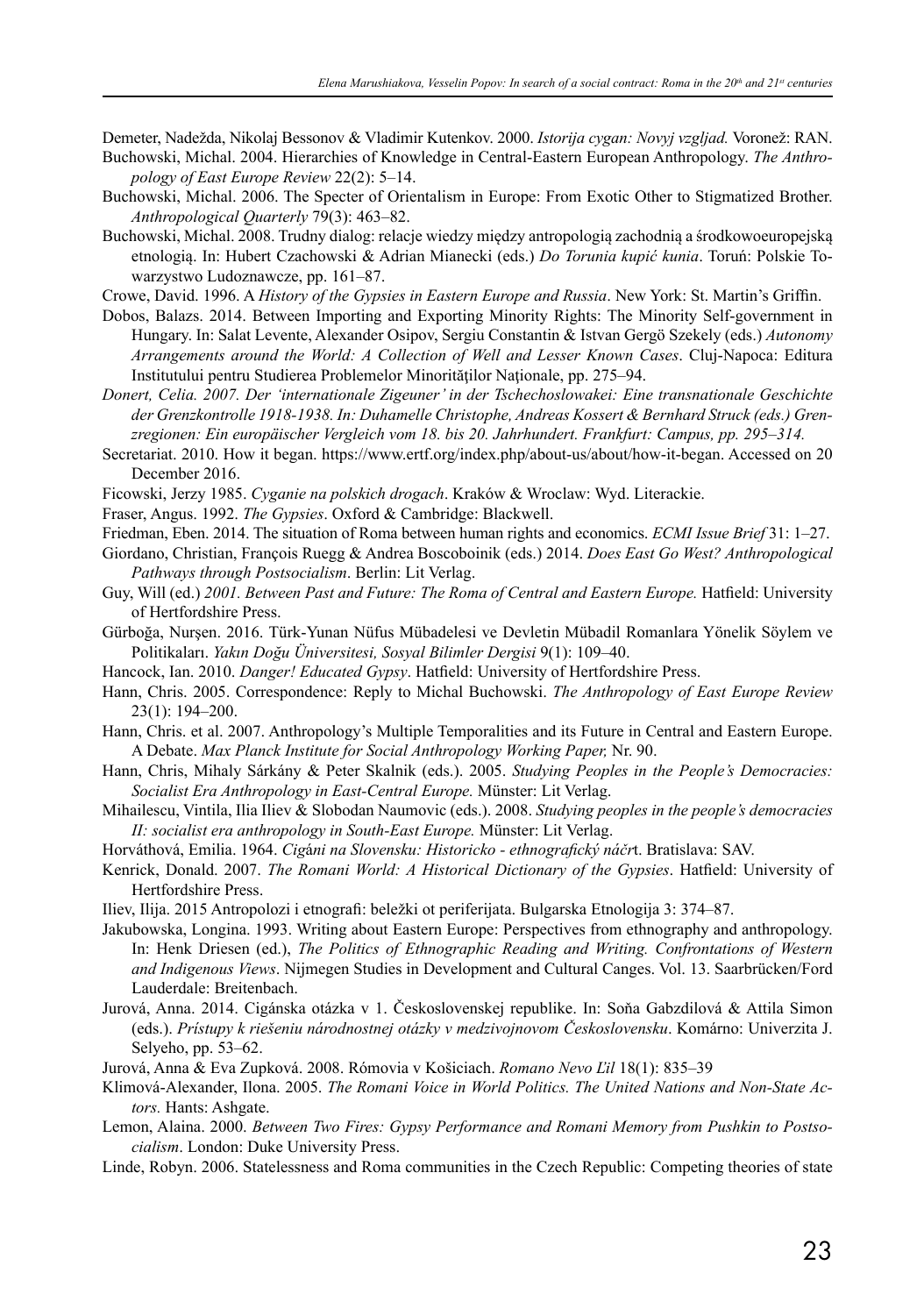compliance. *International Journal on Minority Rights* 13: 341–366.

- Liégeois, Jean-Pierre. 2007. *Roma in Europe*. Strasbourg: Council of Europe.
- Lucassen, Leo, Wim Willems & Anne-Marie Cottaar. 1998. *Gypsies and Other Itinerant Groups: A Socio-Historical Approach*. London and New York: Macmillan & St. Martin's Press.
- Маnuš, Leksa. 1981. Fol'klor latyšskih cygan. *Sovetskaja ètnografija* 3: 113–23.
- Marushiakova, Elena & Vesselin Popov. 1997. *Gypsies (Roma) in Bulgaria*. Frankfurt am Main: Peter Lang.
- Marushiakova, Elena & Vesselin Popov. 2001a. Historical and Ethnographic Background. Gypsies, Roma, Sinti. In: Will Guy (ed.), *Between Past and Future: the Roma of Central and Eastern Europe.* Hatfield: University of Hertfordshire Press, pp. 33–53.
- Marushiakova, Elena & Vesselin Popov. 2001b. *Gypsies in the Ottoman Empire.* Hatfield: University of Hertfordshire Press.
- Marushiakova, Elena & Vesselin Popov. 2005.The Roma a Nation without a State? Historical Background and Contemporary Tendencies. In: Wojciech Burszta, Tomasz Kamusella & Sebastian Wojciechowski (eds.), *Nationalismus Across the Globe: An Overview of the Nationalism of State-endowed and Stateless Nations*. Poznan: School of Humanities and Journalism, pp. 433–55.
- Marushiakova, Elena & Vesselin Popov. 2007. Zigeunerpolitik und Zigeunerforschung in Bulgarien (1919- 1989). In: Zimmerman, Michael (ed.), *Zwischen Erziehung und Vernichtung. Zigeunerpolitik und Zigeunerforschung im Europa des 20*. Stuttgart: Franz Steiner, pp. 125–56.
- Marushiakova, Elena & Vesselin Popov. 2011. Between Exoticization and Marginalization. Current Problems of Gypsy Studies. *Behemoth. A Journal on Civilisation* 4(1): 51–68.
- Marushiakova, Elena & Vesselin Popov. 2015a. Identity and Language of the Roma (Gypsies) in Central and Eastern Europe. In: Tomasz Kamusella, Nomachi Motoki & Catherine Gibson (eds.), *The Palgrave Handbook of Slavic Languages, Identities and Borders***.** London: Palgrave, pp. 26–54.
- Marushiakova, Elena & Vesselin Popov. 2015b. The First Gypsy/Roma Organizations, Churches and Newspapers. In: Maja Kominko (ed.). *From Dust to Digital*: *Ten Years of the Endangered Archives Programme*. Cambridge: Open Book Publishers, pp. 189–224.
- Marushiakova, Elena & Vesselin Popov. 2016. *Gypsies in Central Asia and the Caucasus*. London: Palgrave Macmillan.
- Matras, Yaron. 2002. *Romani: A Linguistic Introduction*. Cambridge: Cambridge University Press.
- Matras, Yaron. 2002. *Romani: A Linguistic Introduction*. Cambridge, UK: Cambridge University Press.
- Matras, Yaron. 2014. *The Romani Gypsies.* Cambridge, MA: Harvard University Press.
- Mirga, Andrzej & Nicolae Gheorghe. 1997. *The Roma in the twenty-first century: a policy paper*. Princeton, NJ: Project on Ethnic Relations.
- O'Keeffe, Brigid. 2013. *New Soviet Gypsies: Nationality, Performance, and Selfhood in the Early Soviet Union*. Toronto: University of Toronto Press.
- Perić, Tatjana & Martin Demirovski. 2000. Unwanted: The Exodus of Kosovo Roma. *Cambridge Review of International Relations* 13 (2): 83–96.
- Popova, Zora. 2014. *Roma Inclusion. A Feasible EU Project? ECMI Working paper 75*. Flensburg: European Centre for Minority Issues.
- Rorke, Bernard. 2014. Roma integration and 'normal way of living'. *Open Democracy*. https://www.opendemocracy.net/can-europe-make-it/bernard-rorke/roma-integration-and-normal-way-of-living. Accessed on 20 December 2016.
- Rövid, Marton. 2009. "One-Size-Fits-All-Roma"? On the Normative Dilemmas of the Emerging European Roma Policy. Budapest: Hungarian Institute of International Affairs.
- Sardelić, Julija. 2015. Romani Minorities and Uneven Citizenship Access in the Post-Yugoslav Space. *Ethnopolitics* (14)2: 159–79.
- Sigona, Nando & Nidhi Trehan (eds.). 2009. *Romani Politics in Contemporary Europe: Poverty, Ethnic Mobilization, and the Neoliberal Order*. Basingstoke: Palgrave Macmillan.
- Sigona, Nando. 2015. Roma, statelessness and Yugo-nostalgia. In: Nando Sigona, Alan Gamlen, Giulia Liberatore & Hélène Neveu Kringelbach (eds*.*)*. Diasporas Reimagined: Spaces, Practices and Belonging*. Oxford: Oxford Diasporas Programme.
- Stoyanov, Atanas. 2015. *EU is calling me poor!* https://raklata.wordpress.com/2015/03/22/eu-is-calling-uspoor. Accessed on 22 March 2015.
- Šklová, Jiřina & Miklušáková, Marta. 1998. Citizenship of Roma after the Split of Czechoslovakia: A Social